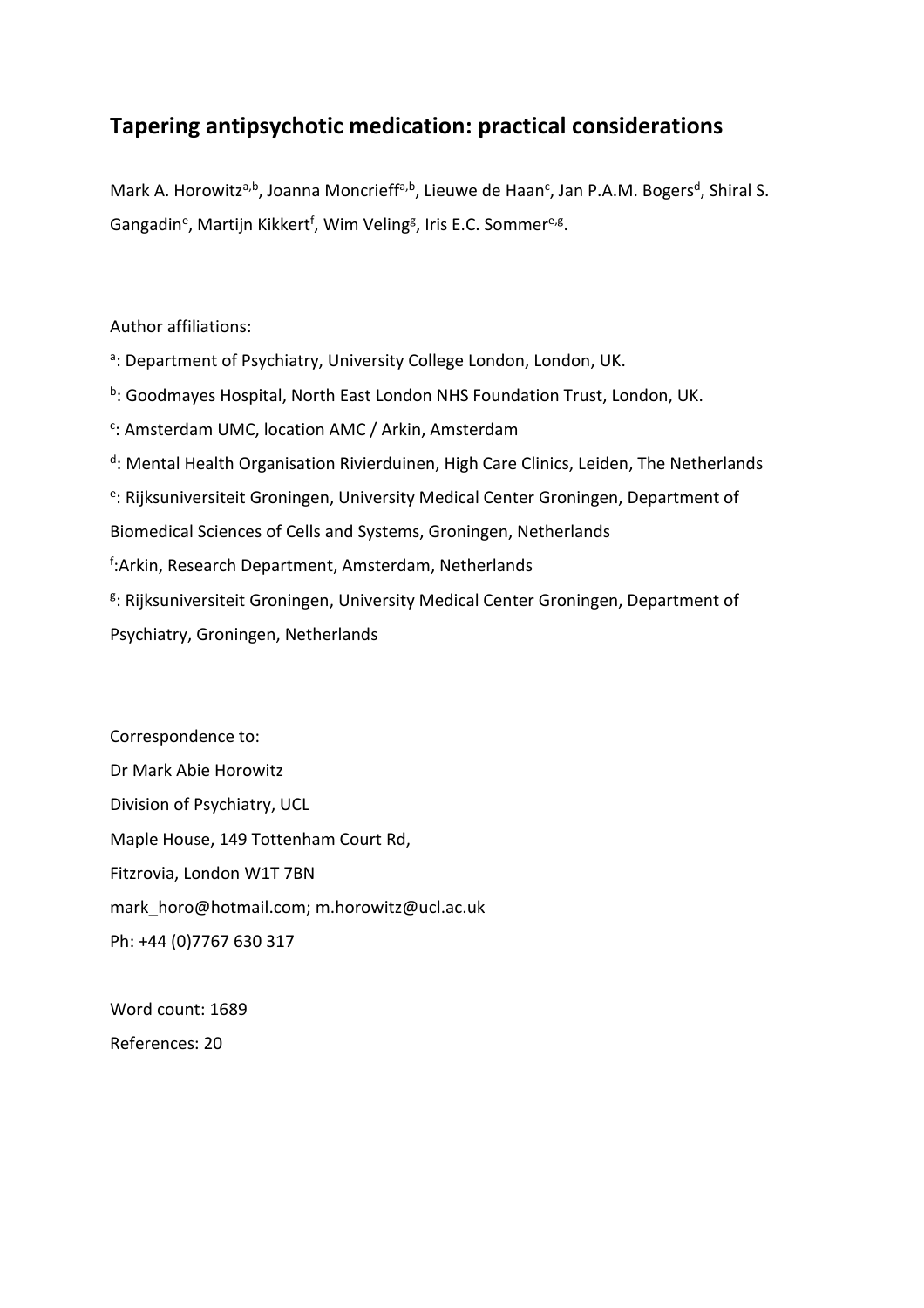Antipsychotic medications are the gold-standard treatment for psychotic patients, and their efficacy is evident (Kahn et al., 2018). Most guidelines recommend long-term, continuous treatment with antipsychotic medication to prevent relapse (Shimomura et al., 2020). This is based on the increased relapse rates in patients who are switched to placebo in discontinuation studies (Moncrieff, Gupta, & Horowitz, 2020). However, the extent of their relapse prevention properties is uncertain, because withdrawal problems (including withdrawal-induced relapse) with short-term follow-up might partly explain these results (Moncrieff et al., 2020), as these properties are inferred from discontinuation studies of antipsychotics in which oral antipsychotics are tapered over four weeks, or depot medication is stopped abruptly (Leucht et al., 2012).

Furthermore, over half (54%) of patients in a large survey reported that their quality of life worsened after treatment with antipsychotic medication (Williams, 2019). Around 90% reported adverse effects, such as drowsiness, feeling tired and sedation, loss of motivation, slowed thoughts, and emotional numbing. Most respondents (70%) had tried to stop taking these drugs at least once, mainly due to unpleasant side effects (64%) and worries about long-term physical health (52%) (Williams, 2019). There was also a counterpoint to this finding with 35% finding that their quality of life was improved by antipsychotics and 56% thought that the drugs reduced the problems that they were prescribed for. As these findings are derived from online surveys it is possible that people with negative experiences of antipsychotics were more motivated to participate, however systematic investigation of representative patient cohorts has not been conducted.

Many patients want to try to reduce or discontinue their antipsychotic medication.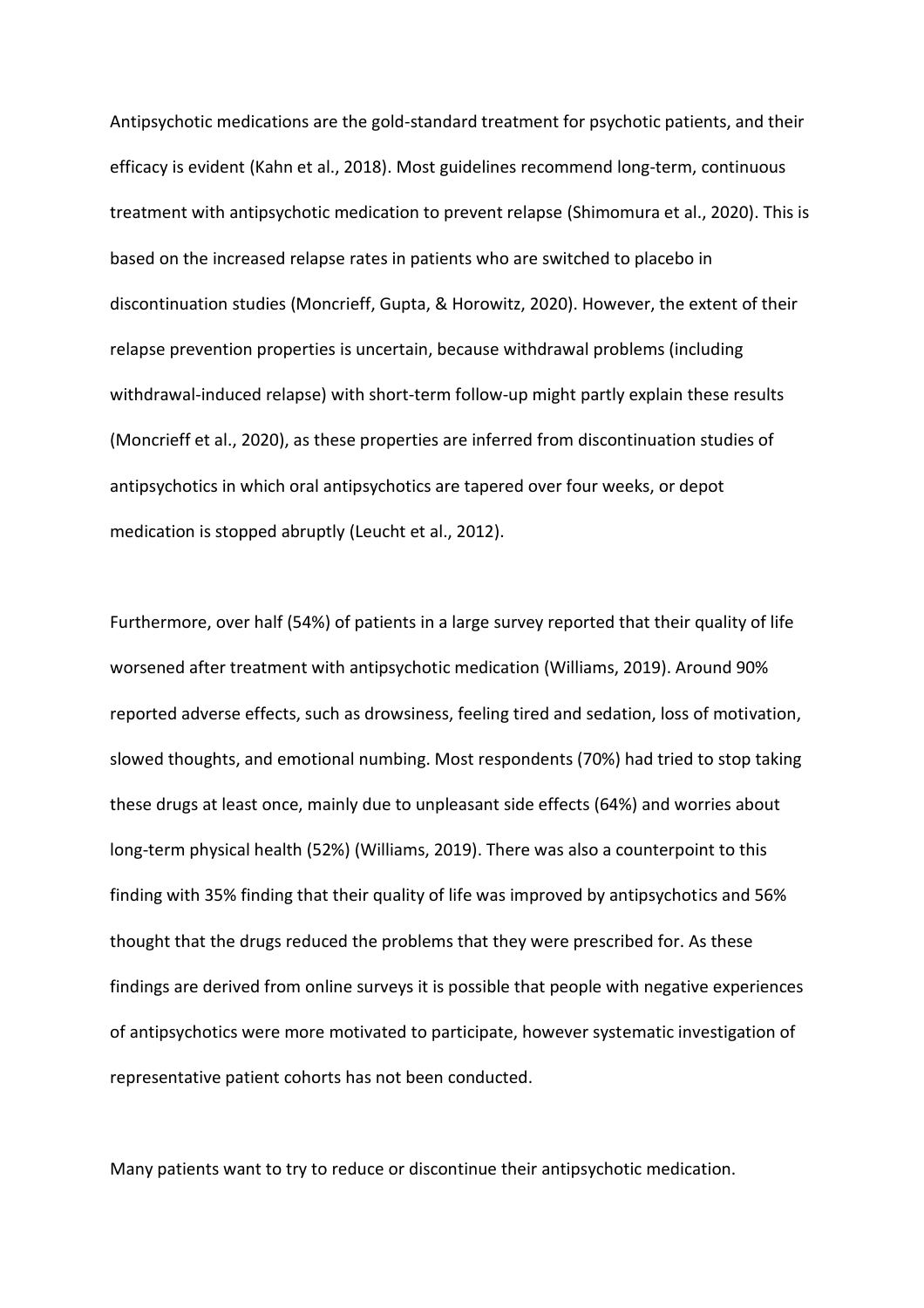Moreover, 75% of respondents in a UK-based survey among 172 clinicians working with first episode patients (Thompson, Singh, & Birchwood, 2016), thought that early discontinuation of antipsychotic medication after remission was beneficial for most patients. Previous studies have demonstrated that some patients can stop their medications associated with an improvement in their functional capacity (Wunderink, Nieboer, Wiersma, Sytema, & Nienhuis, 2013). Preliminary studies examining which characteristics of patients might predict relapse on discontinuation have identified two factors: cannabis abuse and a longer duration of antipsychotic treatment (Bowtell et al., 2018). However, there still remains considerable uncertainty as to who might benefit from reduction and discontinuation (Wunderink, 2018). To fill the gap in understanding the benefits and disadvantages of antipsychotic reduction, several large-scale trials are currently being undertaken (Begemann et al., 2020; Moncrieff et al., 2019).

However, in the meantime, little guidance is available on how to best taper antipsychotic medication. Below, we discuss several considerations based on our experience in tapering medication in patients with first- and multi-episode psychosis from the HAMLETT (Begemann et al., 2020), and RADAR (Moncrieff et al., 2019) studies to assist clinicians in this task.

#### *Involve family*

As with all major changes in treatment, it is important to consider the individual's circumstances when initiating antipsychotic reduction, including their social support and the attitudes of family and caregivers. It is crucial to involve key persons providing support,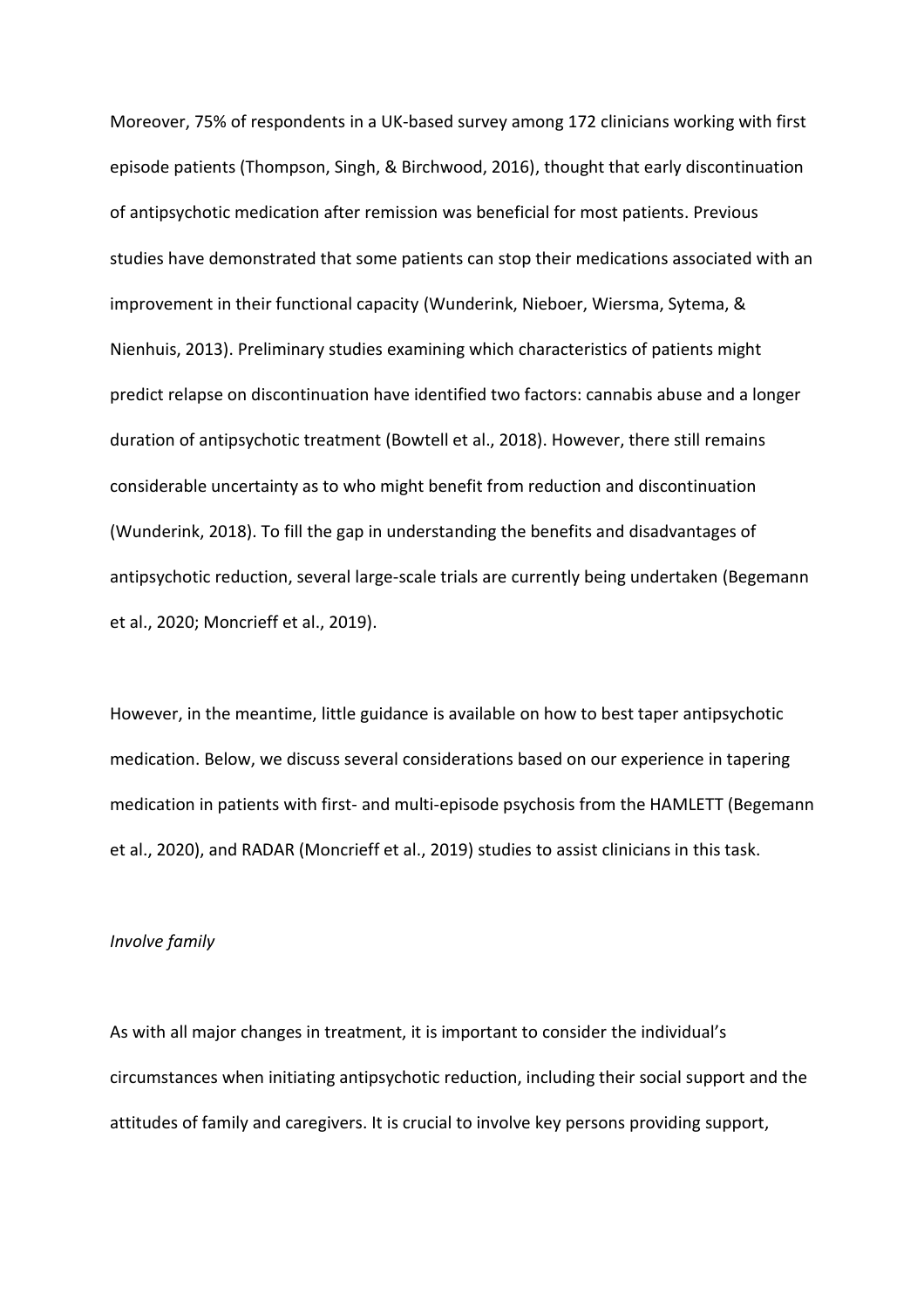including family psychoeducation which has been shown to reduce the risk of relapse by 20% (Pitschel-Walz, Leucht, Bäuml, Kissling, & Engel, 2001).

#### *Add non-pharmacological interventions*

Non-pharmacological interventions may be useful to enable people to manage emerging symptoms during the withdrawal process and to re-adapt to a 'new normal' following medication reduction/cessation, including more intense emotions. A recent systematic review has found that non-pharmacological interventions, like cognitive-behavioural therapy, Needs Adapted Treatment and Soteria have outcomes, including relapse, similar to usual care (Cooper, Laxhman, Crellin, Moncrieff, & Priebe, 2019), with encouraging but inconsistent findings for other non-pharmacological interventions. Psychoeducation has been shown to decrease relapse rates (Xia, Merinder, & Belgamwar, 2011). These approached may therefore be useful to support patients, though they have not been formally evaluated in the withdrawal process.

### *The longer antipsychotics have been used, the longer tapering should take*

Long-term antipsychotic use causes adaptations in the brain to the presence of the medication, including up-regulation of post-synaptic  $D_2$  dopaminergic receptors (Horowitz, Murray, & Taylor, 2020). Indeed, one study found that longer duration of antipsychotics treatment produced a small increase in risk of relapse on antipsychotic discontinuation(Bowtell et al., 2018), consistent with the notion of increased adaptation to the drug over time. The rationale behind tapering is therefore to reduce the drug slowly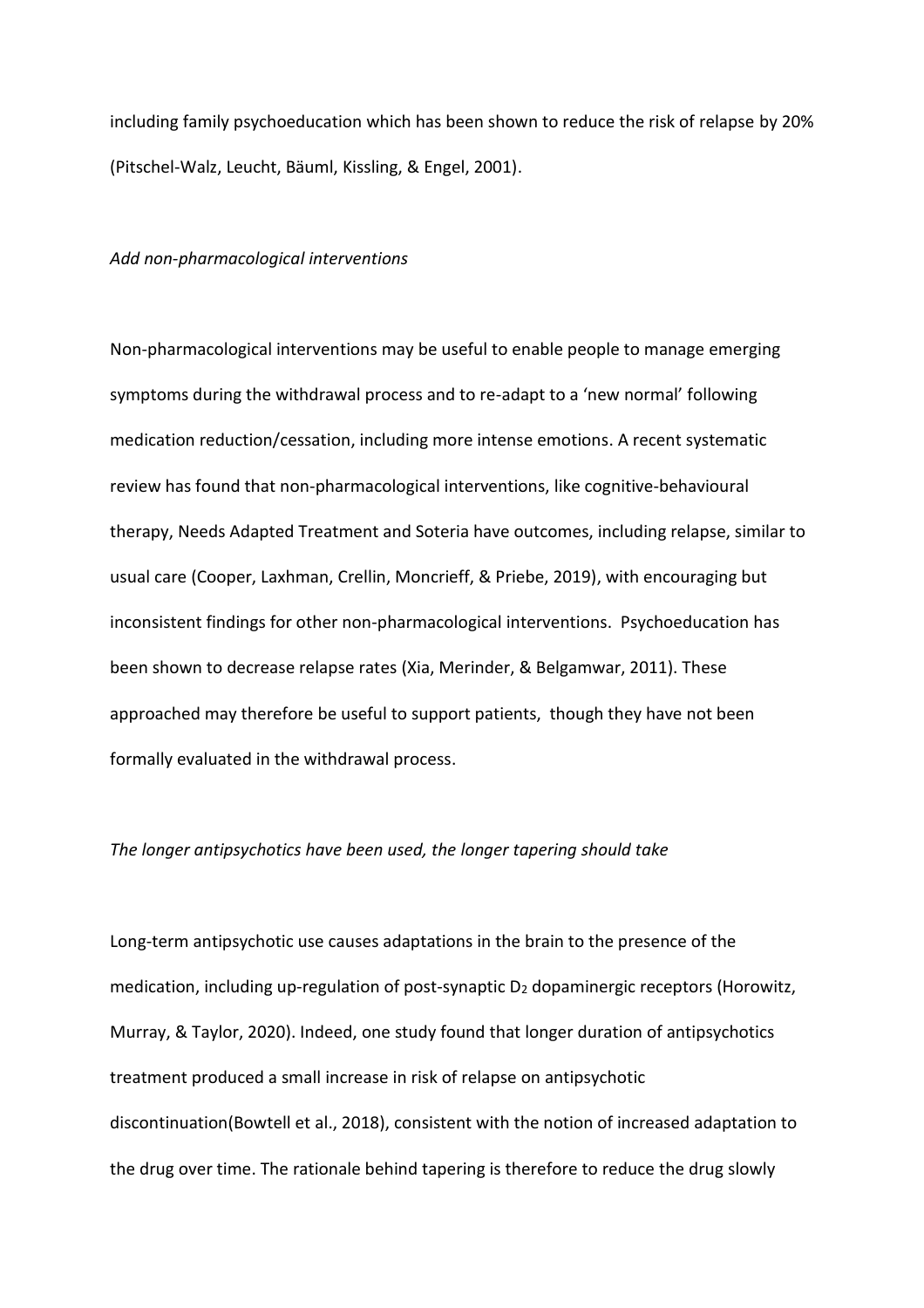enough to allow the brain to re-adapt incrementally to lowered levels of neurochemical effects (Horowitz, Jauhar, Natesan, Murray, & Taylor, 2021). These adaptations may take years to normalize after long-term use and therefore tapering may also need to last a year or longer in these situations (Moncrieff et al., 2019). However, less prolonged tapering schedules may be tolerable for patients with shorter term use (Begemann et al., 2020). As higher doses take longer to taper, initial dose should be kept as low as possible, and reduction considered as soon as acute disturbance settles.

### *Motivate patients for gradual tapering*

Patients may want to stop their antipsychotics rapidly, as initial reductions may make them feel more energized and motivated. However, abruptly stopping medication is most likely to cause relapse, as will be familiar to many patients and clinicians (Bogers, Hambarian, Michiels, Vermeulen, & de Haan, 2020). Patients therefore should be encouraged to reduce more cautiously. Although prolonged tapering may be unappealing for many patients, the benefit of a slow rate, especially when down to lower doses, should be emphasized, as it may decrease their risk of relapse, need for future re-instatement and ongoing treatment (Bogers et al., 2020).

## *Dose reduction following a hyperbolic pattern*

Like many other pharmacological compounds, the relationship between dose of antipsychotic and its effect on target receptors is hyperbolic (Horowitz et al., 2021, 2020); at low doses, there is a very steep relationship between drug-dose and receptor occupancy; at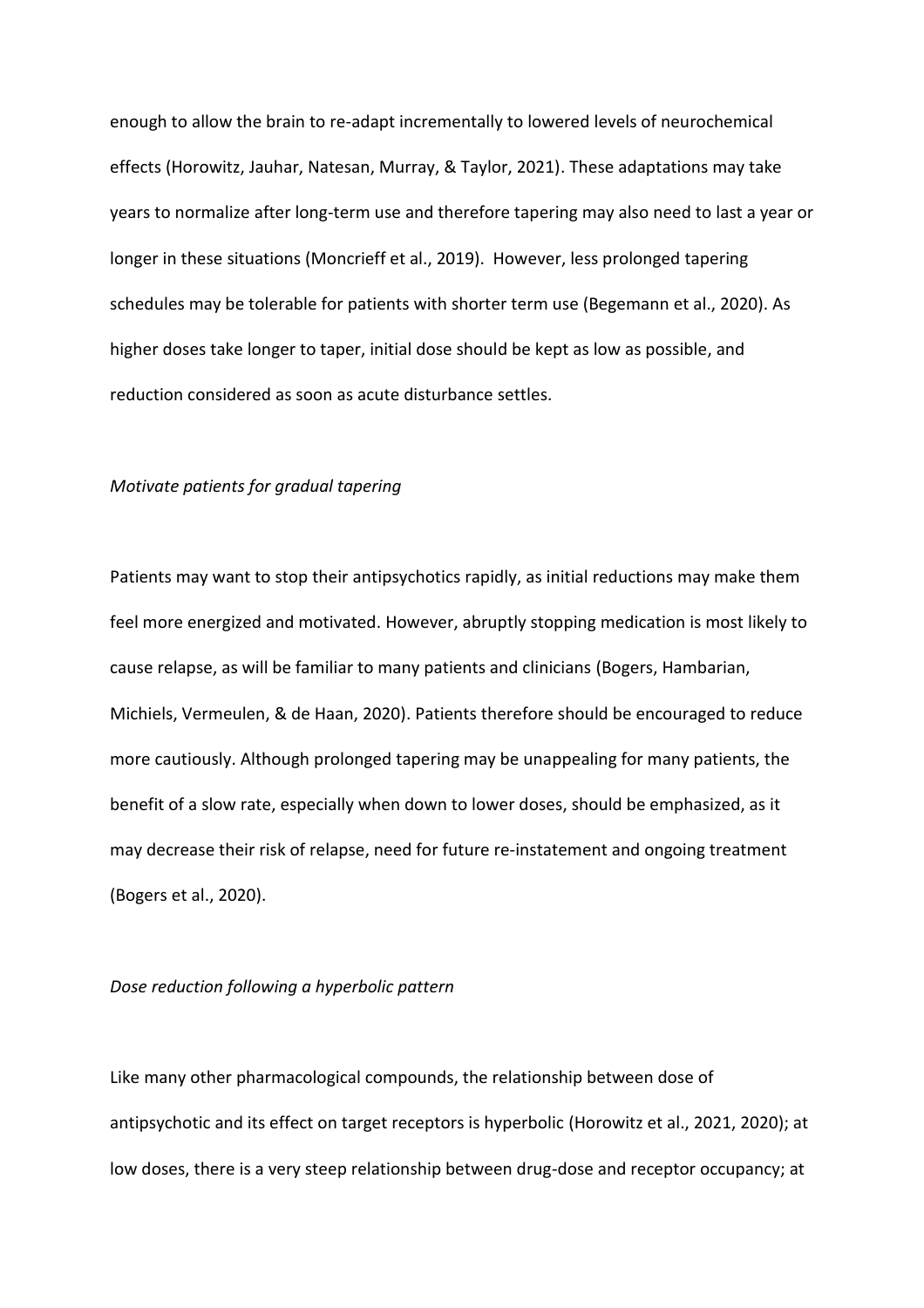higher doses, this relationship flattens out. Tapering antipsychotics according to a hyperbolic pattern produces linear reductions of D<sub>2</sub> occupancy and other antipsychotic-induced changes. In other words, dose reductions should get smaller as total dose becomes lower (e.g. a pharmacologically-informed haloperidol dose regimen would entail the following sequential reductions: 4mg, 3mg, 2mg, 1.5mg, 1mg, 0.75mg, 0.5mg, 0.375mg, 0.25mg, 0.1875mg 0.125mg, 0.063mg, 0mg) (Horowitz et al., 2021). While these final doses may seem very small, it should be noted that 0.063mg still causes 8%  $D_2$  occupancy and so this final dose reduction represents the same reduction in  $D_2$  occupancy as reducing from 10mg to 4mg of haloperidol. As tablets of most antipsychotic drugs do not enable this type of tapering, the use of liquid formulations is recommended, which are available for many antipsychotics.

#### *An individual approach*

Despite the overall patterns, there are large individual differences regarding dose occupancy, symptoms, self-management skills and people's social networks, which are reflected in variations in the tolerability of patients to different rates of tapering. A reasonable approach, therefore, is to start with a small decrease in dose, perhaps equal to 5- 10 percentage of  $D_2$  receptor occupancy (equivalent to about a 25% dose reduction, depending on the starting dose (Horowitz et al., 2021)), monitor the effects on the patient for approximately two months and then proceed based on the tolerability of this first step. There are other considerations that should be taken into account as well such as interactions with other medications (e.g. plasma levels might change as antipsychotics are lowered due to overlapping metabolic pathways). It is advisable to generate a list of early warning signs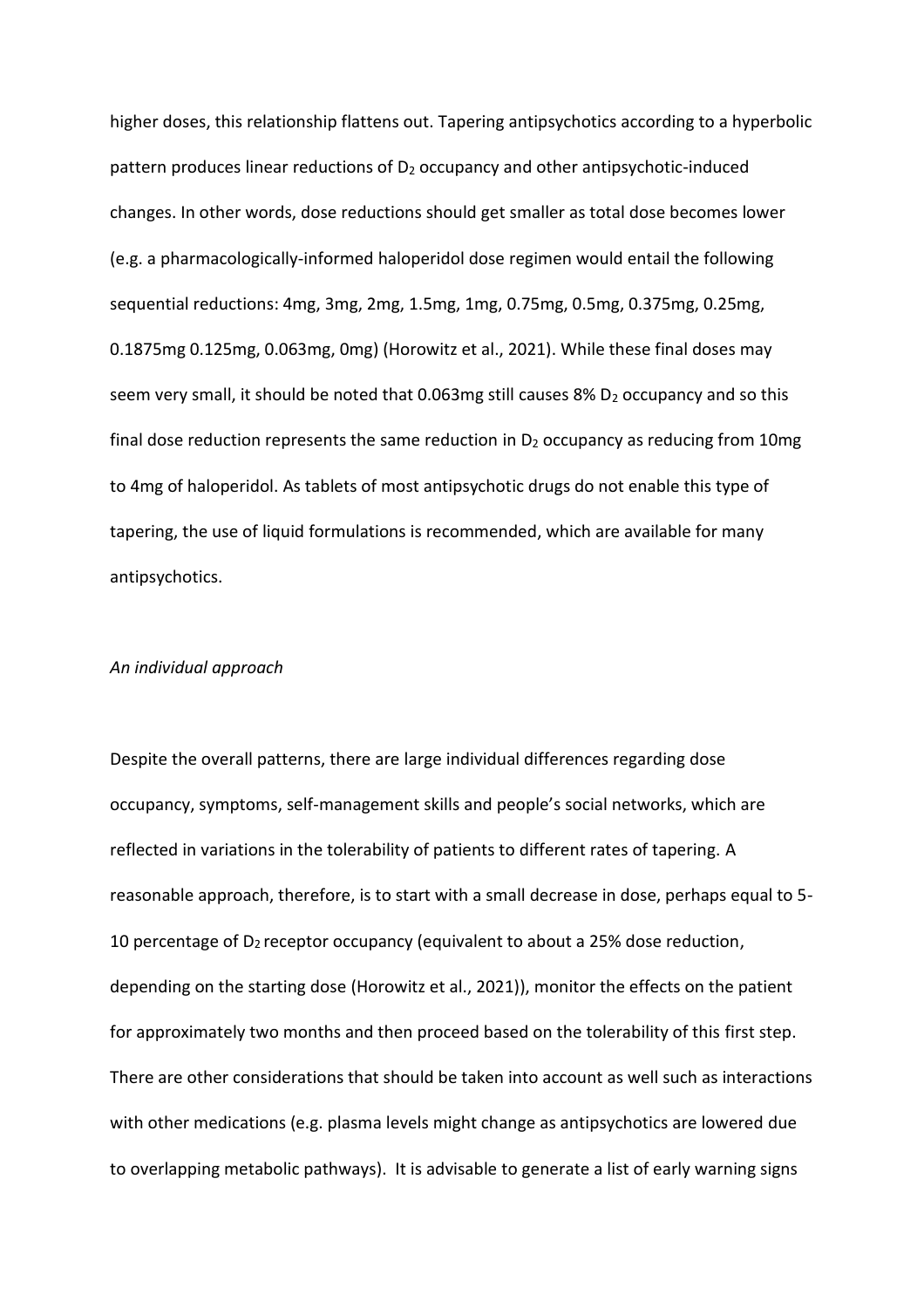(e.g. insomnia) with the patient before commencing the reduction. We have also observed in the course of conducting our antipsychotic reduction trials that some symptoms (e.g. insomnia, psychotic symptoms), that arise on reducing medications can be transitory although sometimes they can persist for weeks or months – and may spontaneously resolve without any change in medication dose. This is a phenomenon that has been previously identified as fitting a rebound pattern, where original symptoms rapidly return after dose reduction sometimes above pre-treatment levels, thought to be short-lasting and reversible, analogous to withdrawal dyskinesia (Cosci & Chouinard, 2020).

#### *Clozapine is distinct from other antipsychotics*

Clozapine has a well-defined withdrawal syndrome, which is known to include psychotic symptoms (Cosci & Chouinard, 2020; Verghese, DeLeon, Nair, & Simpson, 1996), and it is reported to be difficult to withdraw than other antipsychotics (Borison, Diamond, Sinha, Gupta, & Ajiboye, 1988; Verghese et al., 1996), which matches our clinical experience. It is particularly important to identify a tolerable rate of dose reduction, and to warn patients about the possible occurrence of withdrawal symptoms, which may include temporary worsening of psychotic symptoms (Borison et al., 1988; Cosci & Chouinard, 2020; Verghese et al., 1996). It may be prudent to taper clozapine by as little as 25mg (or less) even at higher doses, or as little as 6.25mg at lower doses depending on how the patient tolerates the reduction, made practical by widely available small dose formulations.

## *Definitions of success*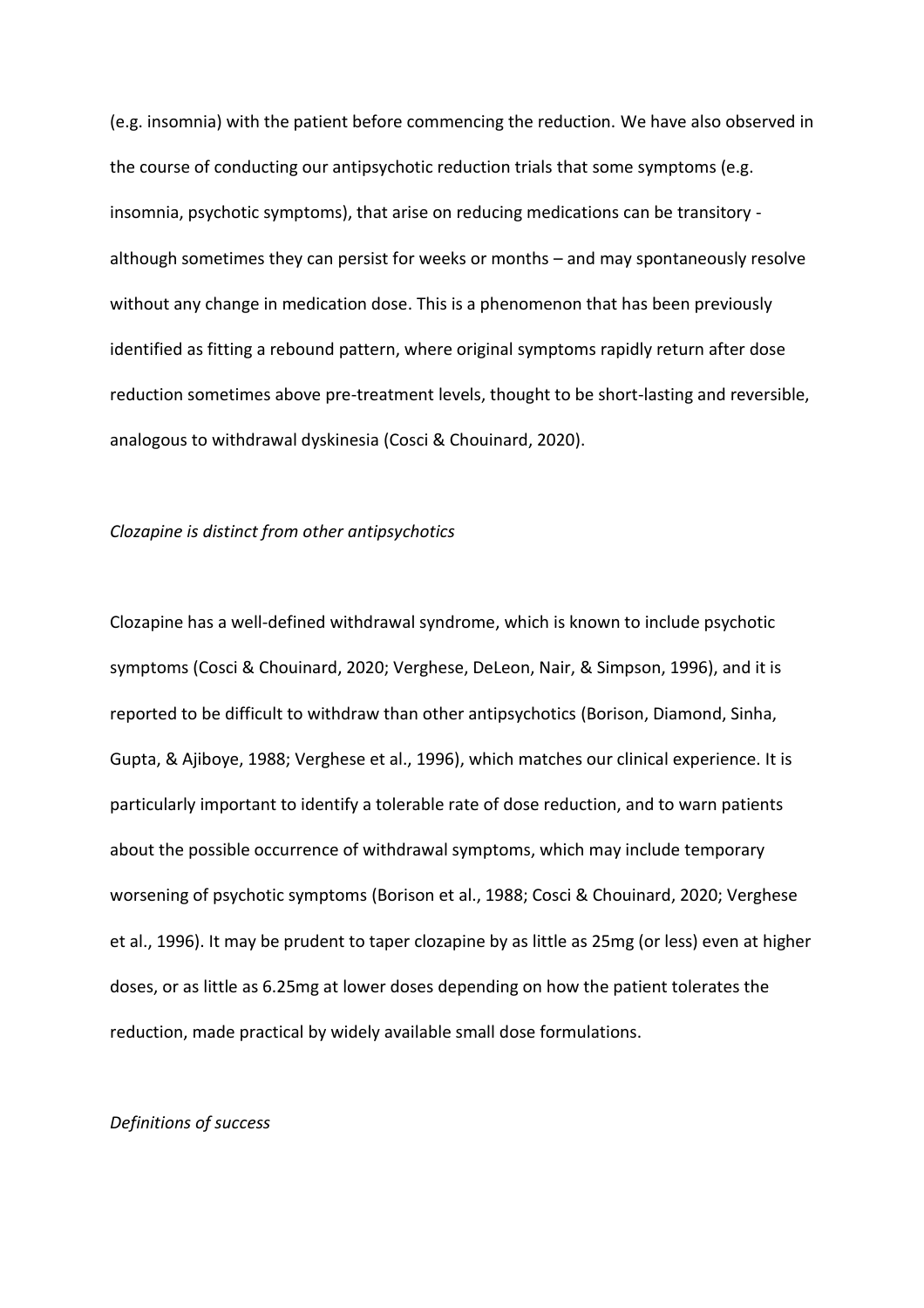For some people relapse may be important to avoid at all costs, yet others prioritise quality of life and functioning. Therefore, patients who experience reoccurrence of symptoms during discontinuation should not be considered to have 'failed'. When they have restabilised, it may be reasonable to try reduction again, more gradually (smaller dose reductions spaced out at greater time periods) or with enhancement of non-pharmacological coping strategies. Some patients will see the process of relapsing as part of the process of determining a tolerable rate to taper the medication. Some patients may conclude that reaching the lowest possible dose is preferable to complete cessation. Other patients may find that their quality of life is improved by maintaining antipsychotics.

## *Conclusion*

For reducing antipsychotic medication, it is important to motivate patients to taper gradually, rather than precipitously especially those who have been on medication for years. Gradual reductions might reduce the chance of withdrawal effects like insomnia, and possibly relapse. Prepare the patient for the "new normal", including increased intensity of perceptions and emotions. As there are large individual differences in receptor occupancy, the effect of the first few steps needs to be monitored closely to determine tapering velocity for each patient.

As dose reduction should be done in a hyperbolic pattern, fluid preparations are convenient for the final small steps. Clozapine is different, as initial steps should already be small. Finally, success can be defined in different ways and the optimal situation may not be zero, but a low dose.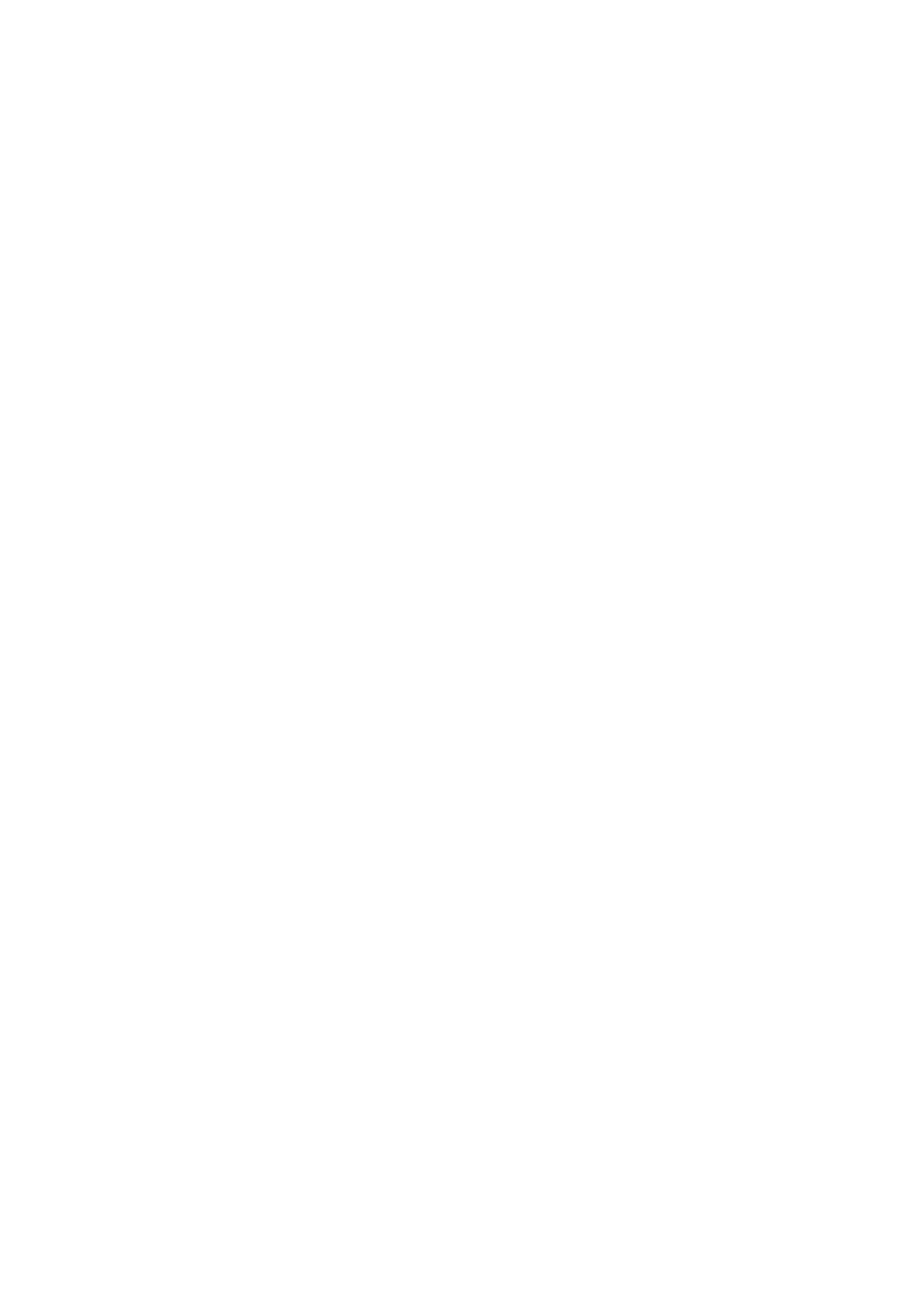## **Author Contribution**

IS conceived the manuscript idea. MH and IS wrote the initial manuscript. JM, LdH, JB, SG, MK, WV all substantially revised and edited the manuscript and contributed substantially to the concepts outlined.

## **Role of the funding source**

MH is supported by a clinical research fellowship at North East London NHS Foundation Trust (NELFT) and University College London (UCL). This funding sources had no role in the writing of the manuscript or the decision to submit it for publication.

## **Conflict of Interest**

JM is the Chief Investigator of the National Institute of Health Research funded RADAR trial, co-chairperson of the Critical Psychiatry Network and board member of the Centre for Evidence-based Psychiatry. MH, LdH, JB, SG, MJ, WV and IS have no conflicts of interest.

# **Ethical standards**

As no patients were involved in this research, no ethical clearance was required for this Commentary article.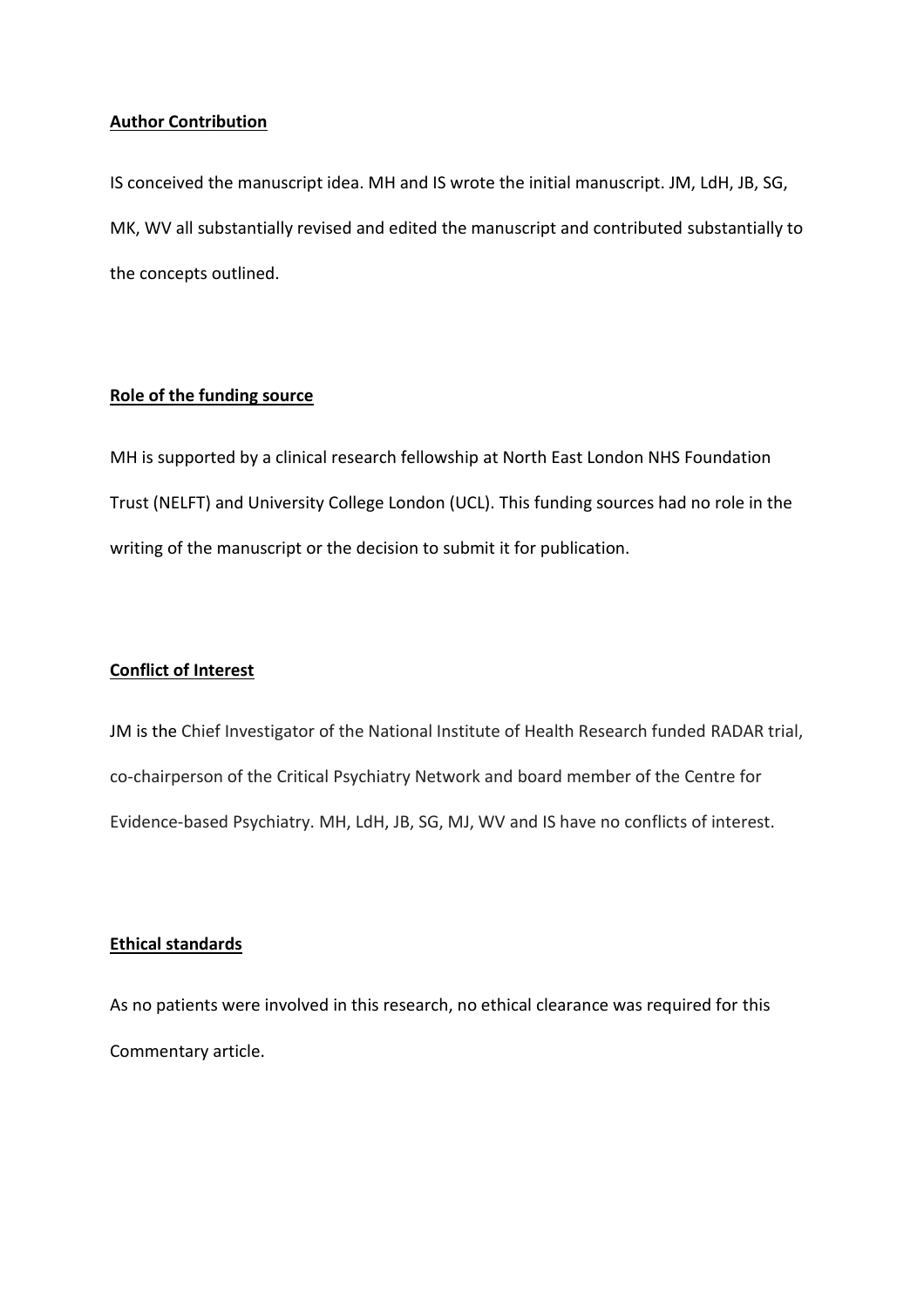# **References**

- Begemann, M. J. H., Thompson, I. A., Veling, W., Gangadin, S. S., Geraets, C. N. W., van 't Hag, E., … Sommer, I. E. C. (2020). To continue or not to continue? Antipsychotic medication maintenance versus dose-reduction/discontinuation in first episode psychosis: HAMLETT, a pragmatic multicenter single-blind randomized controlled trial. *Trials*, *21*(1), 147. https://doi.org/10.1186/s13063-019-3822-5
- Bogers, J. P. A. M., Hambarian, G., Michiels, M., Vermeulen, J., & de Haan, L. (2020). Risk Factors for Psychotic Relapse After Dose Reduction or Discontinuation of Antipsychotics in Patients With Chronic Schizophrenia: A Systematic Review and Meta-analysis. *Schizophrenia Bulletin Open*, *1*(1). https://doi.org/10.1093/schizbullopen/sgaa002
- Borison, R. L., Diamond, B. I., Sinha, D., Gupta, R. P., & Ajiboye, P. A. (1988). Clozapine withdrawal rebound psychosis. *Psychopharmacology Bulletin*, *24*(2), 260–263. Retrieved from http://www.ncbi.nlm.nih.gov/pubmed/3212159
- Bowtell, M., Eaton, S., Thien, K., Bardell-Williams, M., Downey, L., Ratheesh, A., … O'Donoghue, B. (2018). Rates and predictors of relapse following discontinuation of antipsychotic medication after a first episode of psychosis. *Schizophrenia Research*, *195*(13–14), 231–236. https://doi.org/10.1016/j.schres.2017.10.030
- Cooper, R. E., Laxhman, N., Crellin, N., Moncrieff, J., & Priebe, S. (2019). Psychosocial interventions for people with schizophrenia or psychosis on minimal or no antipsychotic medication: A systematic review. *Schizophrenia Research*. https://doi.org/10.1016/j.schres.2019.05.020
- Cosci, F., & Chouinard, G. (2020). Acute and Persistent Withdrawal Syndromes Following Discontinuation of Psychotropic Medications. *Psychotherapy and Psychosomatics*, *89*(5), 283–306. https://doi.org/10.1159/000506868
- Horowitz, M. A., Jauhar, S., Natesan, S., Murray, R. M., & Taylor, D. M. (2021). A Method for Tapering Antipsychotic Treatment That May Minimize the Risk of Relapse. *Schizophrenia Bulletin*.
- Horowitz, M. A., Murray, R. M., & Taylor, D. (2020). Tapering Antipsychotic Treatment. *JAMA Psychiatry*. https://doi.org/10.1001/jamapsychiatry.2020.2166
- Kahn, R. S., Winter van Rossum, I., Leucht, S., McGuire, P., Lewis, S. W., Leboyer, M., … Sommer, I. E. (2018). Amisulpride and olanzapine followed by open-label treatment with clozapine in first-episode schizophrenia and schizophreniform disorder (OPTiMiSE): a three-phase switching study. *The Lancet. Psychiatry*, *5*(10), 797–807. https://doi.org/10.1016/S2215-0366(18)30252-9
- Leucht, S., Tardy, M., Komossa, K., Heres, S., Kissling, W., Salanti, G., & Davis, J. M. (2012). Antipsychotic drugs versus placebo for relapse prevention in schizophrenia: A systematic review and meta-analysis. *The Lancet*, *379*(9831), 2063–2071. https://doi.org/10.1016/S0140-6736(12)60239-6
- Moncrieff, J., Gupta, S., & Horowitz, M. A. (2020). Barriers to stopping neuroleptic (antipsychotic) treatment in people with schizophrenia, psychosis or bipolar disorder. *Therapeutic Advances in Psychopharmacology*, *10*, 2045125320937910. https://doi.org/10.1177/2045125320937910
- Moncrieff, J., Lewis, G., Freemantle, N., Johnson, S., Barnes, T. R. E., Morant, N., … Priebe, S. (2019). Randomised controlled trial of gradual antipsychotic reduction and discontinuation in people with schizophrenia and related disorders: the RADAR trial (Research into Antipsychotic Discontinuation and Reduction). *BMJ Open*, *9*(11),